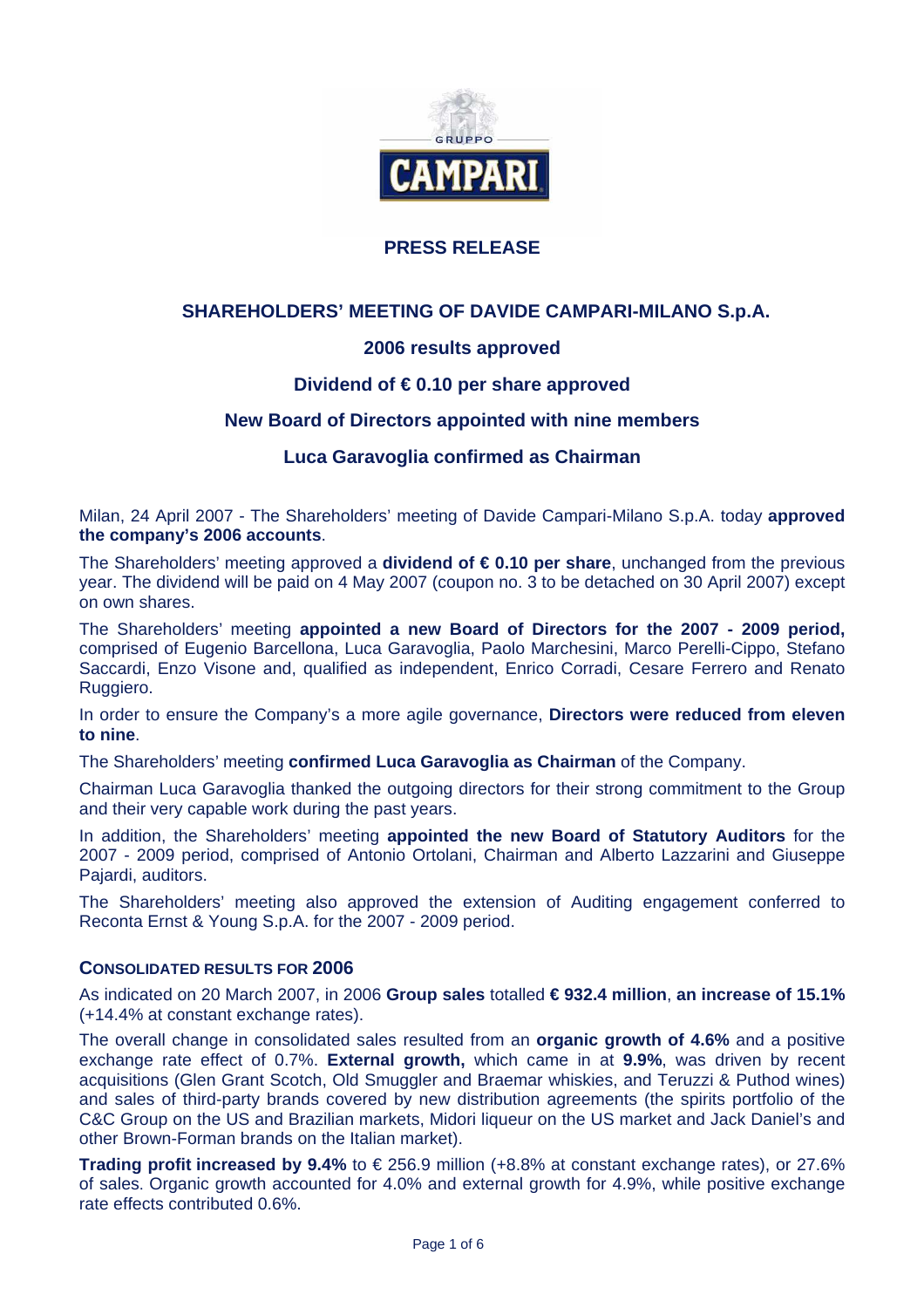**EBITDA before one-off's increased by 7.1%** (+6.8% at constant exchange rates) to  $\in$  210.6 million, or 22.6% of sales.

**EBITDA rose by 4.2%** (+3.9% at constant exchange rates) to  $\epsilon$  209.7 million, or 22.5% of sales.

**EBIT before one-off's went up by 6.8%** (+6.5% at constant exchange rates) to  $\in$  191.4 million, or 20.5% of sales.

**EBIT increased by 3.6%** (+3.3% at constant exchange rates) to  $\in$  190.5 million, or 20.4% of sales.

**Profit before tax and minority interests** was € 175.5 million, an **increase of 0.7%**.

**Group net profit** was € 117.1 million, a slight decline of 0.8% (-1.4% at constant exchange rates).

As of 31 December 2006, **net debt** stood at € 379.5 million (€ 371.4 million as of 31 December 2005). Note that on 15 March 2006, Gruppo Campari completed the acquisition of the Glen Grant, Old Smuggler and Braemar Scotch whisky brands and related assets for a cash consideration of around  $\epsilon$  130 million. The acquisition was financed by bank debt.

On 2 November 2006, the purchase of the remaining 11% of Skyy Spirits, LLC that the Group did not already own was completed at a cost of around  $\epsilon$  49 million, paid in cash and financed by bank debt (Skyy Spirits, LLC is now therefore 100% owned by the Group). Note that the debt figure at 31 December 2005 already included borrowings of  $\epsilon$  45.5 million relating to the put option on the remaining shares in Skyy Spirits, LLC.

#### **OTHER RESOLUTIONS**

**Own shares.** The Shareholders' meeting authorised the purchase and/or sale of own shares, mainly to be used to service the stock option plans. The authorisation concerns the purchase and/or sale of shares, which including existing own shares, will not exceed a maximum of 10% of the share capital. As of today's date, the proportion of own shares held is close to nil. The authorisation will remain valid until 30 June 2008. The unit price for the purchase and/or sale of own shares will not differ by more than 25% (whether higher or lower) from the weighted average closing price in the three stock market trading sessions prior to each transaction.

\* \* \*

**Gruppo Campari** is a major player in the global beverage sector, trading in over 190 nations around the world with a leading position in the Italian and Brazilian markets and a strong presence in the US, Germany and Switzerland. The Group has an extensive portfolio that spans three business segments: spirits, wines and soft drinks. In the spirits segment stand out internationally renowned brands, such as Campari, SKYY Vodka and Cynar together with leading local brands, such as Aperol, CampariSoda, Glen Grant, Ouzo 12 and Zedda Piras and the Brazilian brands Dreher, Old Eight, Drury's. In the wine segment together with Cinzano, known world-wide, are Liebfraumilch, Mondoro, Riccadonna, Sella & Mosca and Teruzzi & Puthod all respected wines in their category. In the soft drinks segment are Crodino, Lemonsoda and its respective line extension dominating the Italian market. The Group has over 1,500 employees. The shares of the parent company, Davide Campari-Milano, are listed on the Italian Stock Exchange.

#### **FOR FURTHER INFORMATION:**

**Investor enquiries:** Media enquiries: Media enquiries: Media enquiries: Media enquiries: Media enquiries: Media enquiries: Media enquiries: Media enquiries: Media enquiries: Media enquiries: Media enquiries: Media enquiri **Chiara Garavini Chiara Bressani**  Tel.: +39 02 6225 330 Tel.: +39 02 6225 206 Email: investor.relations@campari.com Website: www.camparigroup.com Email: chiara.bressani@campari.com

**Moccagatta Pogliani & Associati**  Tel.: +39 02 8693806 Email: segreteria@moccagatta.it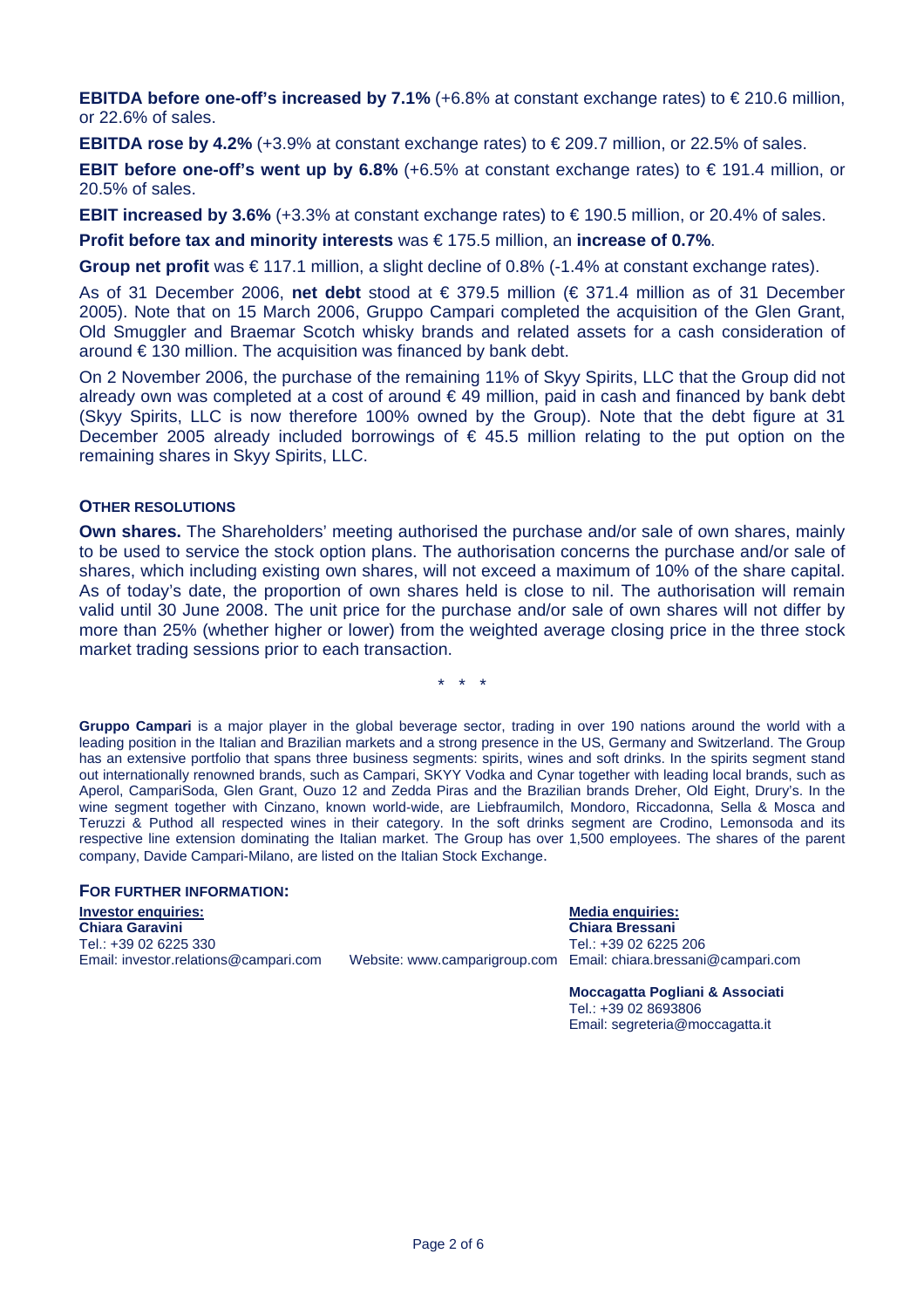# **GRUPPO CAMPARI**

#### **Consolidated net revenues by segment**

|                |                    | 1 January - 31 December 2006 |                    | 1 January - 31 December 2005 |       |
|----------------|--------------------|------------------------------|--------------------|------------------------------|-------|
|                | $\epsilon$ million | $\frac{9}{6}$                | $\epsilon$ million | $\%$                         | $\%$  |
| <b>Spirits</b> | 657.1              | 70.5%                        | 551.5              | 68.1%                        | 19.1% |
| Wines          | 134.9              | 14.5%                        | 125.2              | 15.5%                        | 7.8%  |
| Soft drinks    | 128.0              | 13.7%                        | 124.9              | 15.4%                        | 2.4%  |
| Other revenues | 12.4               | 1.3%                         | 8.3                | 1.0%                         | 49.1% |
| <b>Total</b>   | 932.4              | 100.0%                       | 809.9              | 100.0%                       | 15,1% |

# **Consolidated net revenues by geographic area**

|                   | 1 January - 31 December 2006 |        | 1 January - 31 December 2005 |        | <b>Change</b> |
|-------------------|------------------------------|--------|------------------------------|--------|---------------|
|                   | $\epsilon$ million           | $\%$   | $\epsilon$ million           | %      | %             |
| Italy             | 401.4                        | 43.1%  | 381.5                        | 47.1%  | 5.2%          |
| Europe            | 175.2                        | 18.8%  | 151.7                        | 18.7%  | 15.5%         |
| Americas          | 314.6                        | 33.7%  | 242.0                        | 29.9%  | 30.0%         |
| Rest of the world |                              |        |                              |        |               |
| and duty free     | 41.2                         | 4.4%   | 34.8                         | 4.3%   | 18.5%         |
| <b>Total</b>      | 932.4                        | 100.0% | 809.9                        | 100.0% | 15.1%         |

# **Consolidated income statement**

|                                          | 1 January - 31 December<br>2006 |          | 1 January - 31 December<br>2005 |          | <b>Change</b> |
|------------------------------------------|---------------------------------|----------|---------------------------------|----------|---------------|
|                                          | $\epsilon$ million              | %        | $\epsilon$ million              | %        | %             |
| Net sales $(1)$                          | 932.4                           | 100.0%   | 809.9                           | 100.0%   | 15.1%         |
| Total cost of goods sold                 | (410.2)                         | $-44.0%$ | (345.1)                         | $-42.6%$ | 18.9%         |
| <b>Gross margin</b>                      | 522.2                           | 56.0%    | 464.9                           | 57.4%    | 12.3%         |
| Advertising and promotion                | (163.1)                         | $-17.5%$ | (139.7)                         | $-17.3%$ | 16.7%         |
| Selling and distribution expenses        | (102.1)                         | $-11.0%$ | (90.3)                          | $-11.1%$ | 13.1%         |
| <b>Trading profit</b>                    | 256.9                           | 27.6%    | 234.8                           | 29.0%    | 9.4%          |
| General and administrative expenses      |                                 |          |                                 |          |               |
| and other net operating income           | (65.5)                          | $-7.0%$  | (55.7)                          | $-6.9%$  | 17.7%         |
| <b>EBIT before one-off's</b>             | 191.4                           | 20.5%    | 179.1                           | 22.1%    | 6.8%          |
| One-off's                                | (0.8)                           | $-0.1%$  | 4.7                             | 0.6%     | $-118.0%$     |
| <b>Operating profit = EBIT</b>           | 190.5                           | 20.4%    | 183.9                           | 22.7%    | 3.6%          |
| Net financial income (expenses)          | (15.2)                          | $-1.6%$  | (9.9)                           | $-1.2%$  | 53.3%         |
| Income from associates                   | 0.2                             | 0.0%     | 0.3                             | 0.0%     | $-34.8%$      |
| Pre-tax profit before minority interests | 175.5                           | 18.8%    | 174.2                           | 21.5%    | 0.7%          |
| Tax                                      | (55.2)                          | $-5.9%$  | (51.2)                          | $-6.3%$  | 7.9%          |
| <b>Net profit</b>                        | 120.3                           | 12.9%    | 123.1                           | 15.2%    | $-2.2%$       |
| <b>Minority interests</b>                | (3.2)                           | $-0.3%$  | (5.0)                           | $-0.6%$  | $-35.8%$      |
| Group's net profit                       | 117.1                           | 12.6%    | 118.0                           | 14.6%    | $-0.8%$       |
|                                          |                                 |          |                                 |          |               |
| Depreciation and amortisation            | (19.2)                          | $-2.1%$  | (17.4)                          | $-2.1%$  | 10.5%         |
| <b>EBITDA before one-off's</b>           | 210.6                           | 22.6%    | 196.6                           | 24.3%    | 7.1%          |
| <b>EBITDA</b>                            | 209.7                           | 22.5%    | 201.3                           | 24.8%    | 4.2%          |

(1) Net of discounts and excise duties.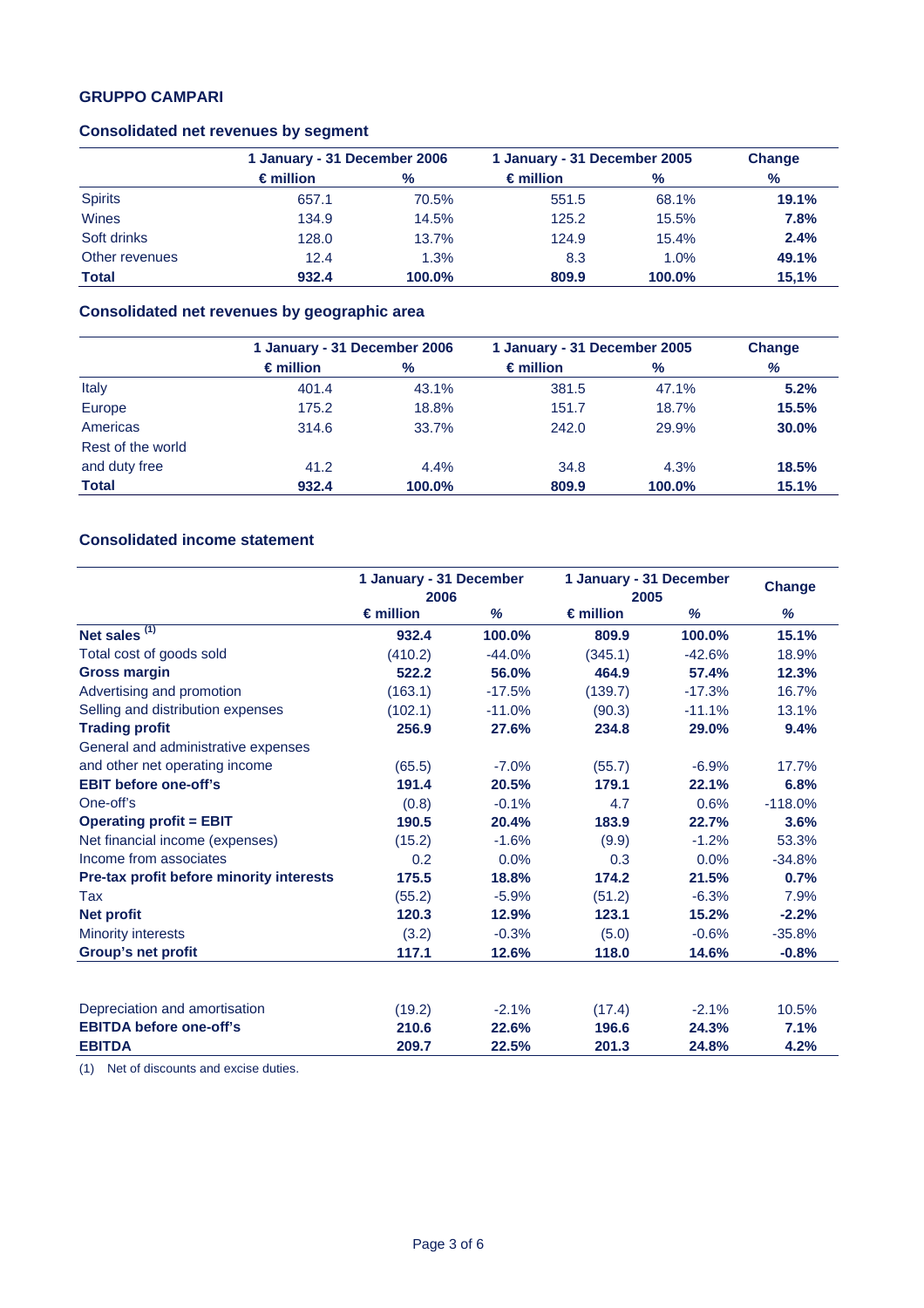### **GRUPPO CAMPARI**

#### **Consolidated balance sheet**

|                                             | 31 December 2006<br>$\epsilon$ million | <b>31 December 2005</b><br>$\epsilon$ million |
|---------------------------------------------|----------------------------------------|-----------------------------------------------|
| <b>ASSETS</b>                               |                                        |                                               |
| <b>Non-current assets</b>                   |                                        |                                               |
| Net tangible fixed assets                   | 146.3                                  | 152.5                                         |
| <b>Biological assets</b>                    | 15.0                                   | 13.5                                          |
| Property                                    | 4.0                                    | 4.6                                           |
| Goodwill and trademarks                     | 816.4                                  | 750.6                                         |
| Intangible assets                           | 4.1                                    | 3.8                                           |
| Interests in associates                     | 0.5                                    | 0.6                                           |
| Pre-paid taxes                              | 18.5                                   | 16.5                                          |
| Other non-current assets                    | 7.7                                    | 11.1                                          |
| <b>Total non-current assets</b>             | 1,012.6                                | 953.2                                         |
| <b>Current assets</b>                       |                                        |                                               |
| Inventories                                 | 169.9                                  | 135.3                                         |
| Trade receivables                           | 257.1                                  | 237.4                                         |
| Short-term financial receivables            | 1.0                                    | 3.2                                           |
| Cash, bank and securities                   | 240.3                                  | 247.5                                         |
| Other receivables                           | 41.3                                   | 24.2                                          |
| <b>Total current assets</b>                 | 709.6                                  | 647.6                                         |
| Non-current assets for sale                 | 3.9                                    | 0.1                                           |
| <b>Total assets</b>                         | 1,726.1                                | 1,600.9                                       |
| <b>LIABILITIES AND SHAREHOLDERS' EQUITY</b> |                                        |                                               |
| <b>Shareholders' equity</b>                 |                                        |                                               |
| Share capital                               | 29.0                                   | 29.0                                          |
| <b>Reserves</b>                             | 766.8                                  | 664.5                                         |
| Group's shareholders' equity                | 795.9                                  | 693.6                                         |
| <b>Minority interests</b>                   | 1.9                                    | $2.2\,$                                       |
| <b>Total shareholders' equity</b>           | 797.8                                  | 695.8                                         |
| <b>Non-current liabilities</b>              |                                        |                                               |
| <b>Bonds</b>                                | 322.7                                  | 374.6                                         |
| Other non-current financial payables        | 70.1                                   | 122.8                                         |
| Staff severance funds                       | 12.6                                   | 14.3                                          |
| <b>Risks funds</b>                          | 10.9                                   | 10.1                                          |
| Deferred tax                                | 56.1                                   | 43.3                                          |
| <b>Total non-current liabilities</b>        | 472.5                                  | 565.1                                         |
| <b>Current liabilities</b>                  |                                        |                                               |
| <b>Banks loan</b>                           | 210.4                                  | 112.8                                         |
| Other financial payables                    | 20.5                                   | 17.2                                          |
| Trade payables                              | 161.9                                  | 150.2                                         |
| Payables to tax authorities                 | 26.7                                   | 25.1                                          |
| Other current liabilities                   | 36.3                                   | 34.8                                          |
| <b>Total current liabilities</b>            | 455.8                                  | 340.0                                         |
| Total liabilities and shareholders' equity  | 1,726.1                                | 1,600.9                                       |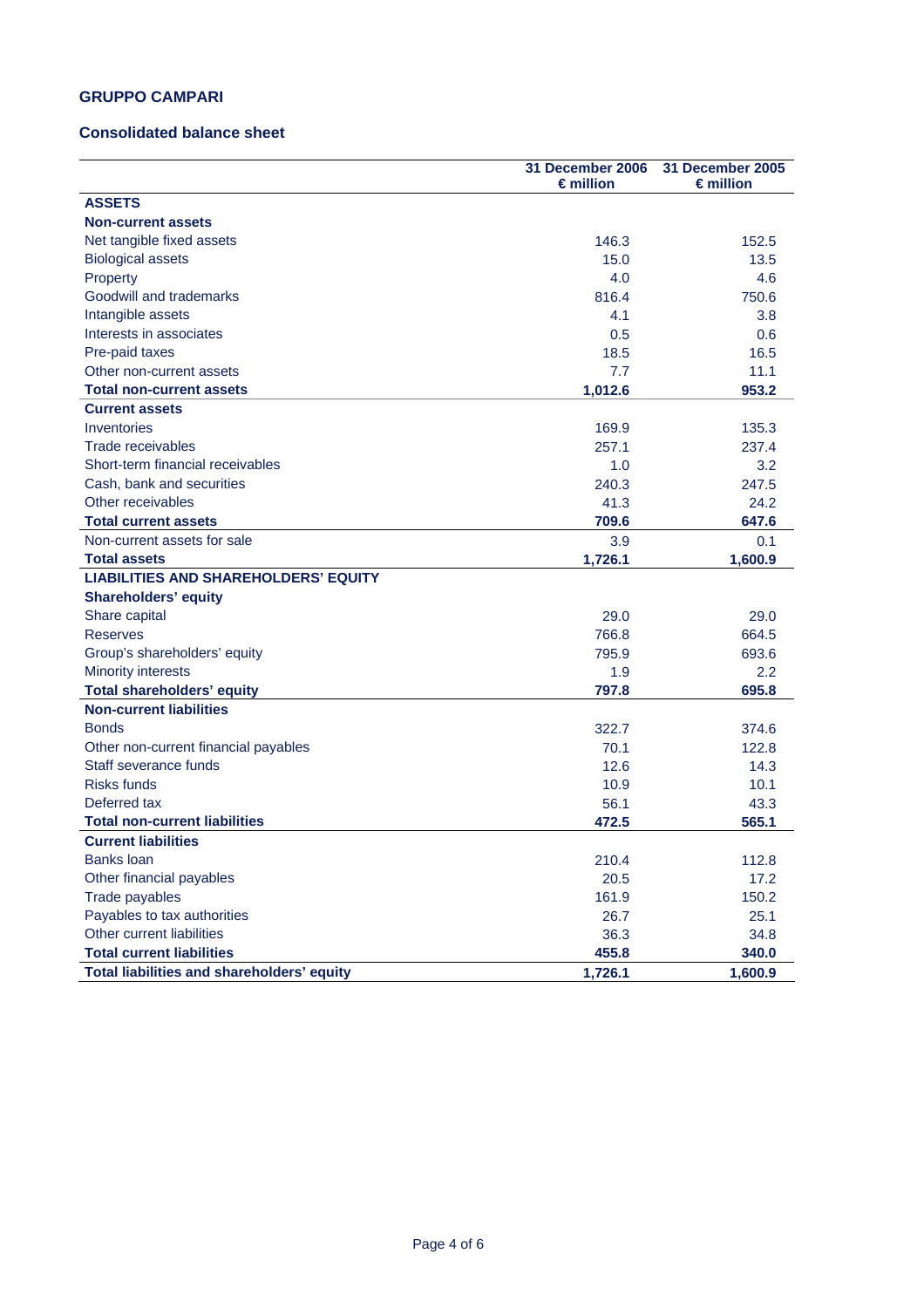# **GRUPPO CAMPARI**

### **Consolidated cash flow statement**

|                                                                          | $\epsilon$ million | 31 December 2006 31 December 2005<br>$\epsilon$ million |
|--------------------------------------------------------------------------|--------------------|---------------------------------------------------------|
| Net profit                                                               | 117.1              | 118.0                                                   |
| Amortisation and other non-cash items<br>Net change in tax payables      | 22.6               | 26.8                                                    |
| and receivables and other non financial assets and liabilities           | (1.9)              | 2.6                                                     |
| Cash flow from operating activities                                      |                    |                                                         |
| before change in operating net working capital                           | 137.7              | 147.4                                                   |
| Change in operating net working capital                                  | (25.5)             | (50.2)                                                  |
| Cash flow from operating activities                                      | 112.2              | 97.1                                                    |
| Cash flow from investing activities                                      | (18.8)             | (15.0)                                                  |
| <b>Free cash flow</b>                                                    | 93.4               | 82.1                                                    |
| Acquisitions and changes in perimeter                                    | (179.4)            | (130.7)                                                 |
| Other changes                                                            | 32.9               | 2.1                                                     |
| Dividends paid                                                           | (28.1)             | (28.1)                                                  |
| <b>Cash flow from other activities</b>                                   | (174.7)            | (156.7)                                                 |
| Other exchange rate differences and other movements                      | 27.6               | (24.6)                                                  |
| Net increase (decrease) in net financial position relating to activities | (53.6)             | (99.2)                                                  |
| Debt for exercise of put option on stakes in Skyy Spirits, LLC           | 45.5               | (45.5)                                                  |
| Net increase (decrease) in net financial position                        | (8.1)              | (144.8)                                                 |
| Net financial position at start of period                                | (371.4)            | (226.7)                                                 |
| Net financial position at end of period                                  | (379.5)            | (371.4)                                                 |